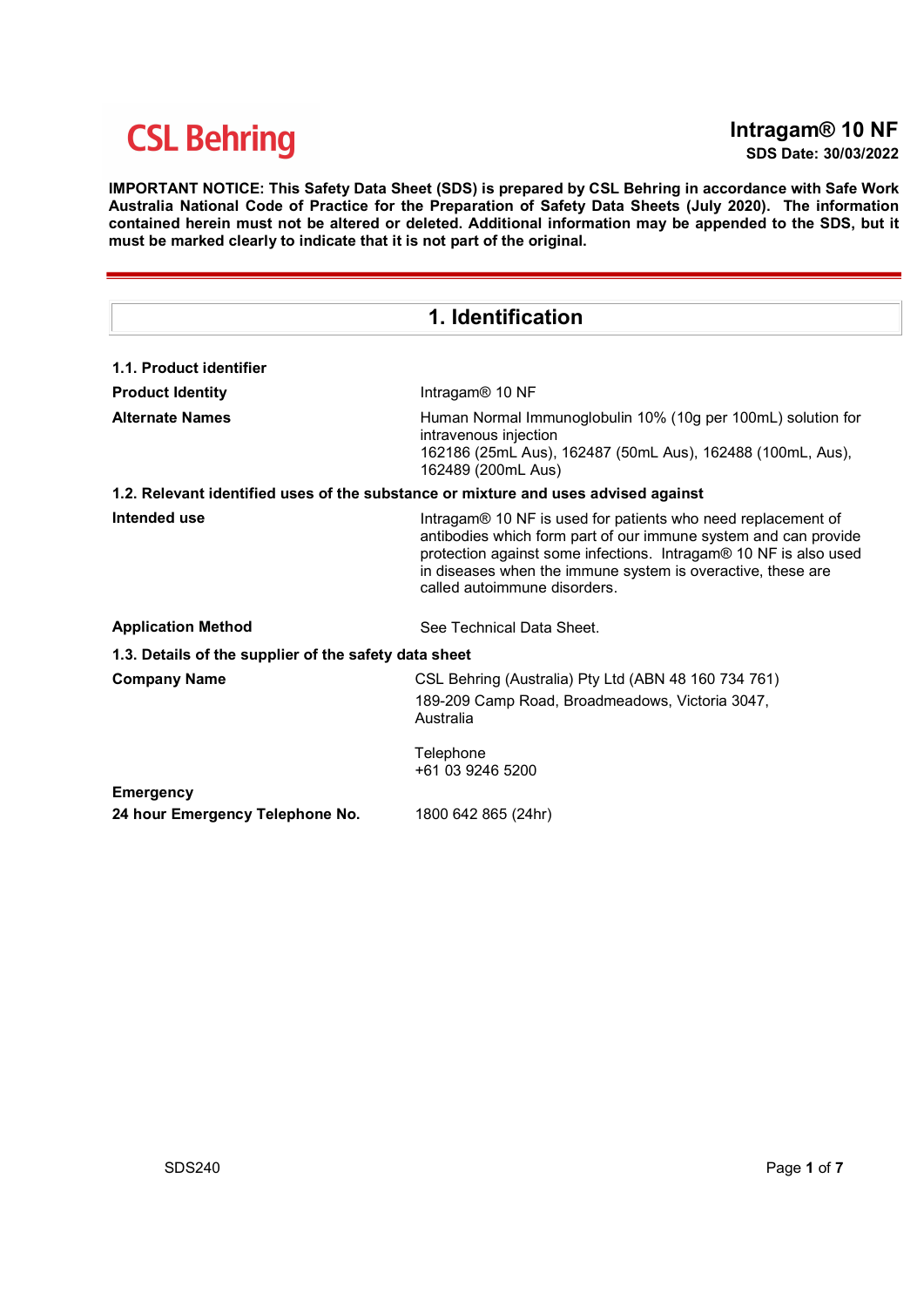## 2. Hazard(s) identification

#### Not classified as hazardous according to the WHS Regulations

All blood products should be treated as potentially infectious. No known test methods can offer assurance that products derived from human blood will not transmit infectious agents.

| <b>GHS Classification(s)</b>   | None Allocated  |
|--------------------------------|-----------------|
| <b>Signal Word</b>             | No signal word  |
| Pictogram(s)                   | No Pictogram(s) |
| Hazard Statement(s)            | None Allocated  |
| <b>Prevention statement(s)</b> | None Allocated  |
| <b>Response</b>                | None Allocated  |
| <b>Storage</b>                 | None Allocated  |
| <b>Disposal</b>                | None Allocated  |

## 3. Composition/information on ingredients

This product contains the following substances that present a hazard within the meaning of the relevant State and Federal Hazardous Substances regulations.

Non-Hazardous Ingredients: Human Plasma Proteins (10%) Other non-hazardous ingredients (up to 100%)

## 4. First aid measures

| 4.1. Description of first aid measures |                                                                                                                                    |  |  |
|----------------------------------------|------------------------------------------------------------------------------------------------------------------------------------|--|--|
| General                                | In all cases of doubt, or when symptoms persist, seek medical attention.<br>Never give anything by mouth to an unconscious person. |  |  |
| <b>Inhalation</b>                      | Remove to fresh air.                                                                                                               |  |  |
| <b>Eyes</b>                            | Irrigate copiously with clean water for at least 15 minutes, holding the eyelids apart and<br>seek medical attention.              |  |  |
| <b>Skin</b>                            | Remove contaminated clothing. Wash skin thoroughly with soap and water or use a<br>recognized skin cleanser.                       |  |  |
| Ingestion                              | Wash out mouth thoroughly with water, if irritation or discomfort persists seek medical<br>attention.                              |  |  |
|                                        | 4.2. Most important symptoms and effects, both acute and delayed                                                                   |  |  |
| Overview                               | No specific symptom data available.                                                                                                |  |  |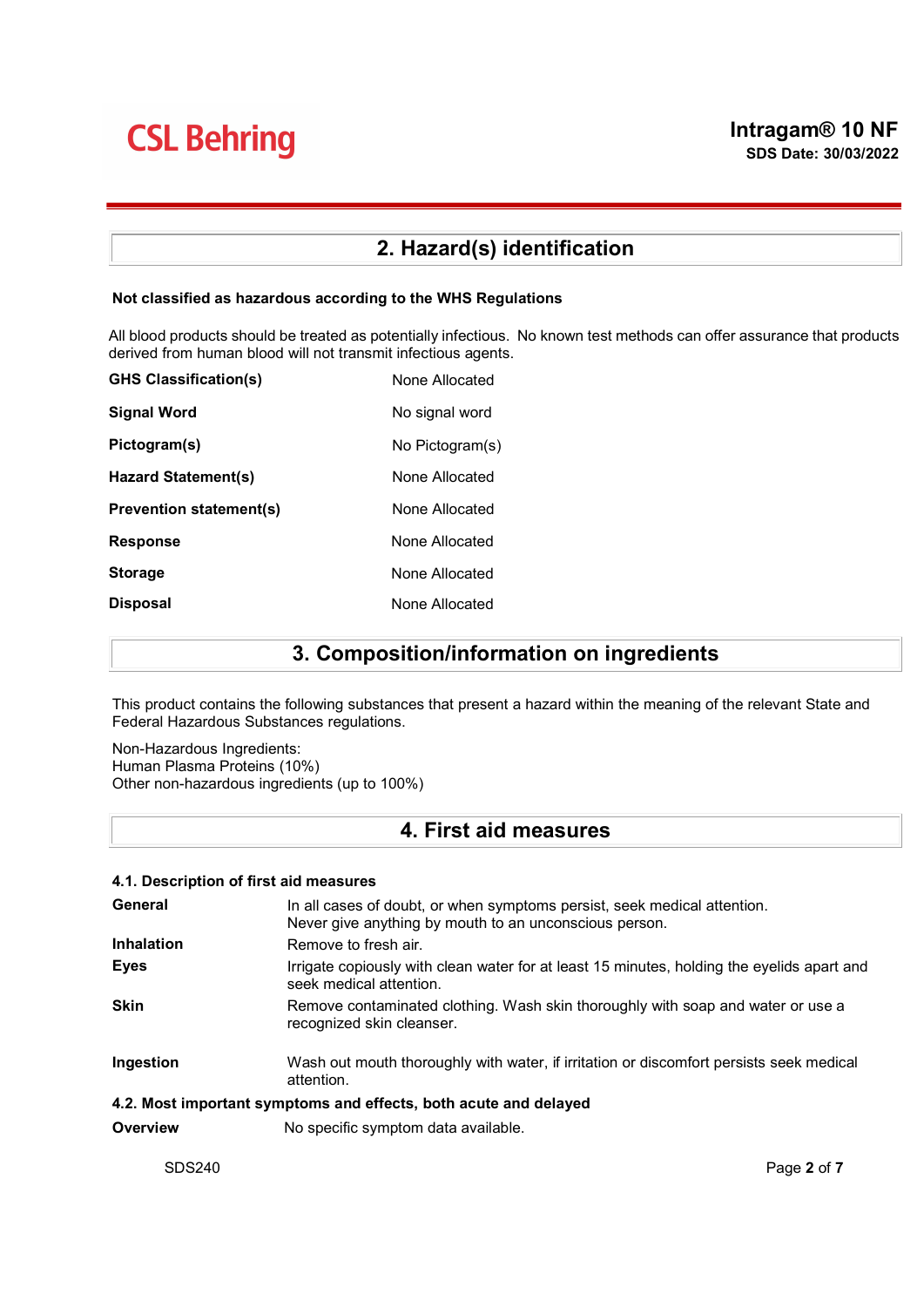## 5. Fire-fighting measures

#### 5.1. Extinguishing media

Non-Combustible. Not considered a significant fire risk.

#### 5.2. Special hazards arising from the substance or mixture

Hazardous decomposition: No hazardous decomposition data available.

#### 5.3. Advice for fire-fighters

None

### 6. Accidental release measures

#### 6.1. Personal precautions, protective equipment and emergency procedures

Put on appropriate personal protective equipment (see section 8).

#### 6.2. Environmental precautions

Do not allow spills to enter drains or waterways.

Use good personal hygiene practices. Wash hands before eating, drinking, smoking or using toilet. Promptly remove soiled clothing and wash thoroughly before reuse.

#### 6.3. Methods and material for containment and cleaning up

Minor Spills: Soak up spills with absorbent material i.e. paper towels or vermiculite. Place spilled material in clean, dry, sealed container for disposal. Decontaminate area with 1% sodium hypochlorite in water.

Major Spills: Contain and absorb spills using earth, sand or inert absorbent. Prevent material entering open drains and waterways. Collect residues and seal in labelled drums for disposal. Decontaminate area with 1% sodium hypochlorite in water.

## 7. Handling and storage

#### 7.1. Precautions for safe handling

Limit all unnecessary personal contact. Always wash hands with soap and water after handling.

#### 7.2. Conditions for safe storage, including any incompatibilities

Handle containers carefully to prevent damage and spillage. Store at  $2^{\circ}C$  to  $8^{\circ}C$  (Refrigerate. Do not freeze).

Once removed from refrigeration, store below 25°C and use within 3 months. Do not return to refrigeration. Protect from light. Do not use after the expiry date.

Incompatible materials: No data available.

Store as per Schedule 4 pharmaceutical.

#### 7.3. Specific end use(s)

No data available.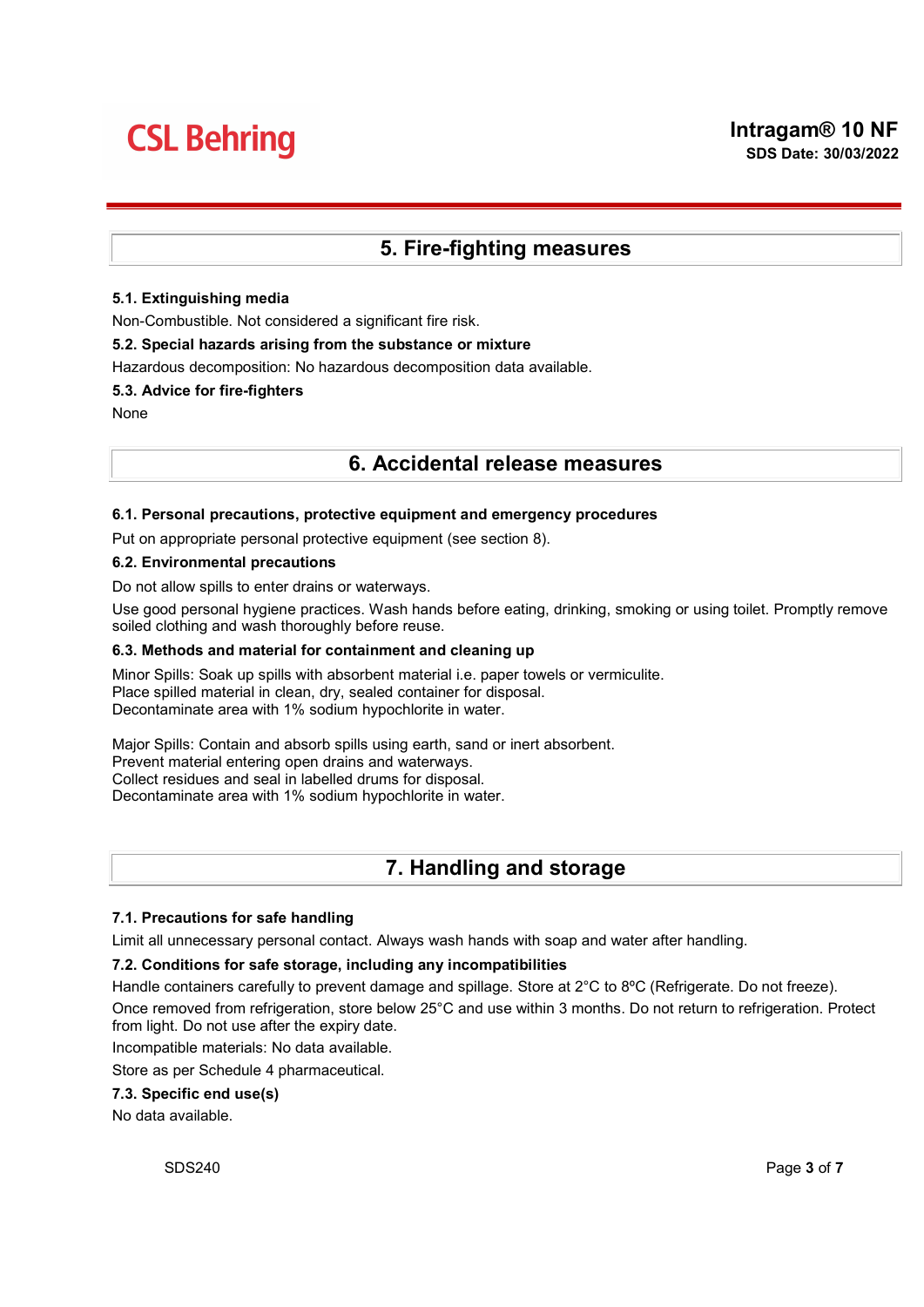## 8. Exposure controls and personal protection

#### 8.1. Control parameters

There are no ingredients in this product which are classified as hazardous, and/or no hazardous ingredients above the GHS cut off percentage.  $9.2 E$ 

| <b>8.2. EXPOSURE CONTROIS</b> |                                                                                                                                                                                                                                                                                                                                                                                                 |
|-------------------------------|-------------------------------------------------------------------------------------------------------------------------------------------------------------------------------------------------------------------------------------------------------------------------------------------------------------------------------------------------------------------------------------------------|
| <b>Respiratory</b>            | Not applicable                                                                                                                                                                                                                                                                                                                                                                                  |
| <b>Eyes</b>                   | Protective safety glasses recommended                                                                                                                                                                                                                                                                                                                                                           |
| <b>Skin</b>                   | Protective gloves (e.g. latex or nitrile) recommended.                                                                                                                                                                                                                                                                                                                                          |
| <b>Engineering Controls</b>   | None under normal conditions                                                                                                                                                                                                                                                                                                                                                                    |
| <b>Other Work Practices</b>   | The local concentration of material, quantity and conditions of use determine the type of<br>personal protective equipment required. For further information, consult your Occupational<br>Health and Safety Adviser. Use good personal hygiene practices. Wash hands before<br>eating, drinking, smoking or using toilet. Promptly remove soiled clothing and wash<br>thoroughly before reuse. |

## 9. Physical and chemical properties

| Appearance                                      | Clear, Colorless Liquid                    |
|-------------------------------------------------|--------------------------------------------|
| Odor                                            | Slight                                     |
| Odor threshold                                  | Not Measured                               |
| рH                                              | 4.25                                       |
| Melting point / freezing point                  | Not Measured                               |
| Initial boiling point and boiling range         | Not Measured                               |
| <b>Flash Point</b>                              | Not Measured                               |
| Evaporation rate (Ether = $1$ )                 | Not Measured                               |
| Flammability (solid, gas)                       | Not Applicable                             |
| Upper/lower flammability or explosive limits    | Lower Explosive Limit: Not Measured        |
|                                                 | <b>Upper Explosive Limit: Not Measured</b> |
| Vapor pressure (Pa)                             | Not Measured                               |
| <b>Vapor Density</b>                            | Not Measured                               |
| <b>Specific Gravity</b>                         | Not Measured                               |
| <b>Solubility in Water</b>                      | Miscible                                   |
| Partition coefficient n-octanol/water (Log Kow) | Not Measured                               |
| <b>Auto-ignition temperature</b>                | Not Measured                               |
|                                                 |                                            |
| <b>Decomposition temperature</b>                | Not Measured                               |
| <b>Viscosity (cSt)</b>                          | Not Measured                               |
| 9.2. Other information                          |                                            |

No other relevant information.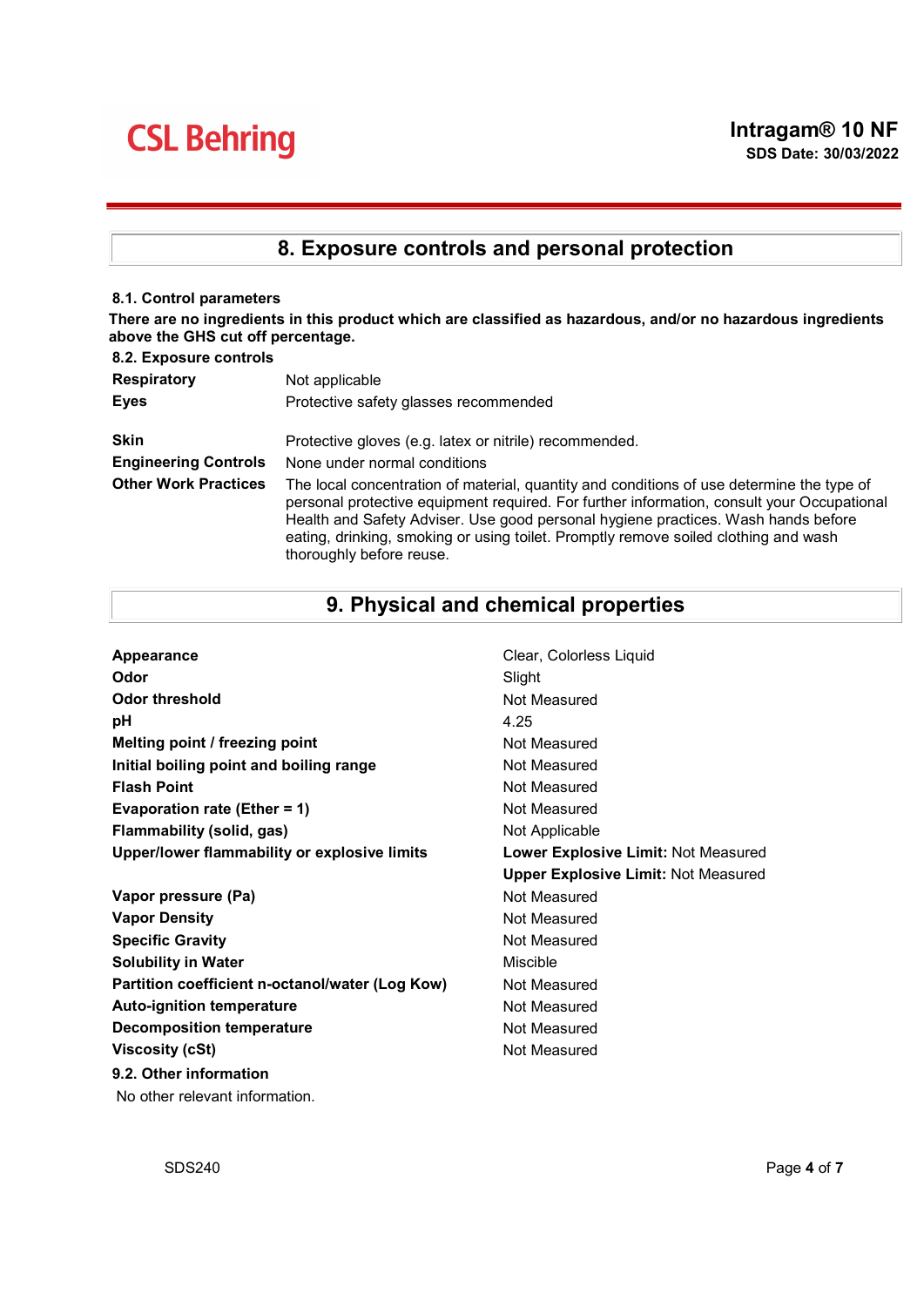## 10. Stability and reactivity

#### 10.1. Reactivity

Hazardous Polymerization will not occur.

#### 10.2. Chemical stability

Stable under normal circumstances.

#### 10.3. Possibility of hazardous reactions

No data available.

#### 10.4. Conditions to avoid

No data available.

#### 10.5. Incompatible materials

No data available.

#### 10.6. Hazardous decomposition products

No hazardous decomposition data available.

### 11. Toxicological information

#### Acute toxicity

There are no ingredients in this product which are classified as hazardous, and/or no hazardous ingredients above the GHS cut off percentage.

Note: When no route specific LD50 data is available for an acute toxin, the converted acute toxicity point estimate was used in the calculation of the product's ATE (Acute Toxicity Estimate).

| <b>Classification</b>         | Category | <b>Hazard Description</b> |
|-------------------------------|----------|---------------------------|
| Acute toxicity (oral)         |          | Not Applicable            |
| Acute toxicity (dermal)       |          | Not Applicable            |
| Acute toxicity (inhalation)   |          | Not Applicable            |
| Skin corrosion/irritation     |          | Not Applicable            |
| Serious eye damage/irritation |          | Not Applicable            |
| Respiratory sensitization     |          | Not Applicable            |
| Skin sensitization            |          | Not Applicable            |
| Germ cell mutagenicity        |          | Not Applicable            |
| Carcinogenicity               |          | Not Applicable            |
| Reproductive toxicity         | ---      | Not Applicable            |
| STOT-single exposure          |          | Not Applicable            |
| STOT-repeated exposure        |          | Not Applicable            |
| Aspiration hazard             |          | Not Applicable            |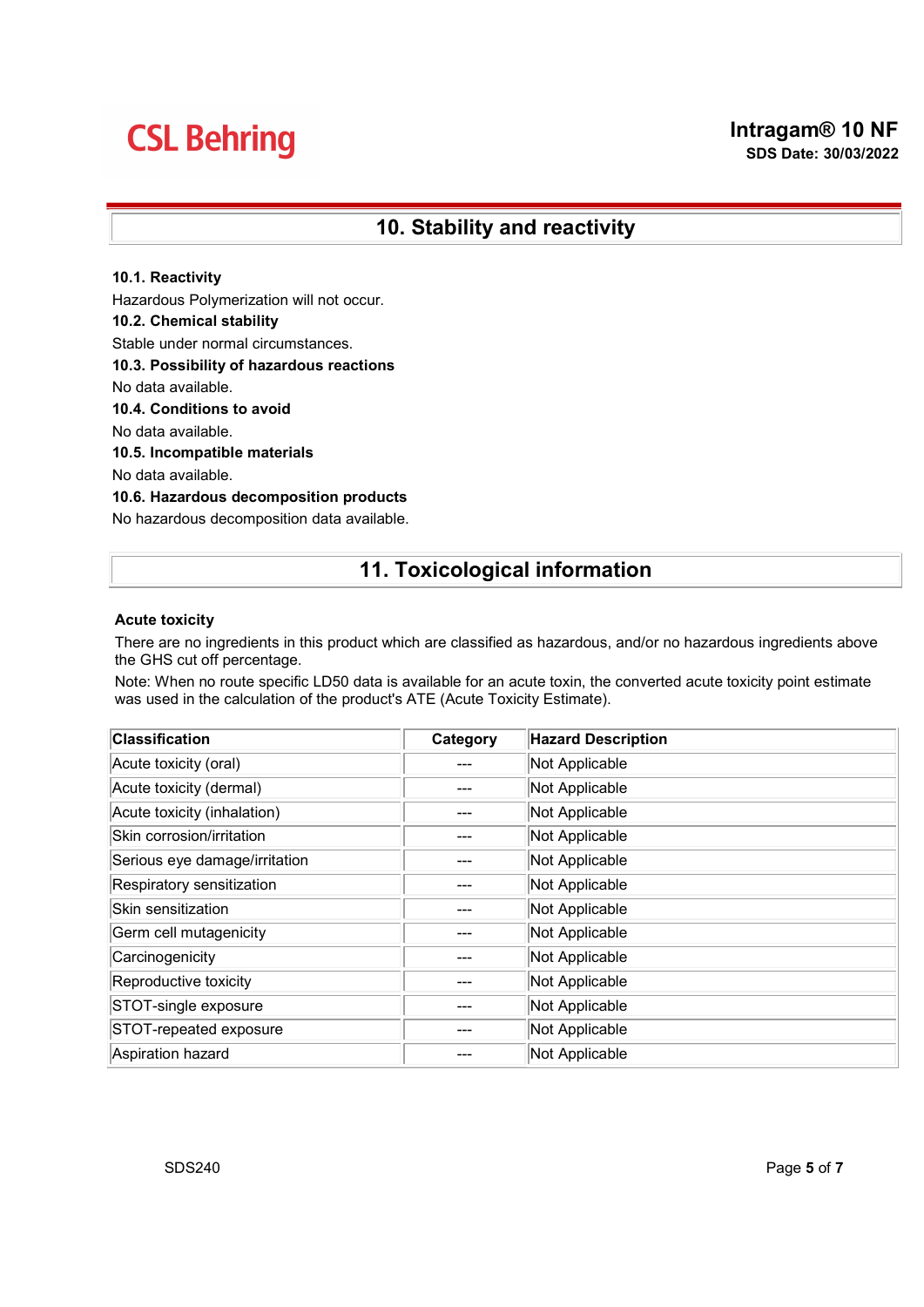## 12. Ecological information

#### 12.1. Toxicity

No additional information provided for this product. See Section 3 for chemical specific data.

#### Aquatic Ecotoxicity

There are no ingredients in this product which are classified as hazardous, and/or no hazardous ingredients above the GHS cut off percentage.

#### 12.2. Persistence and degradability

There is no data available on the preparation itself.

#### 12.3. Bioaccumulative potential

Not Measured

12.4. Mobility in soil

No data available.

#### 12.5. Results of PBT and vPvB assessment

This product contains no PBT/vPvB chemicals.

#### 12.6. Other adverse effects

No data available.

### 13. Disposal considerations

#### 13.1. Waste treatment methods

Product:

In accordance with state land and waste management authority. Incineration in controlled furnaces.

Packaging:

Must be disposed of in compliance with country-specific regulations.

### 14. Transport information

#### Not classified as a dangerous good by the criteria of the ADG Code

14.1. UN number Not Applicable 14.2. UN proper shipping name Not Regulated 14.3. Transport hazard class(es) Not Applicable 14.4. Packing group Not Applicable 14.5. Environmental hazards Marine pollutant: No 14.6. Special precautions for user No further information